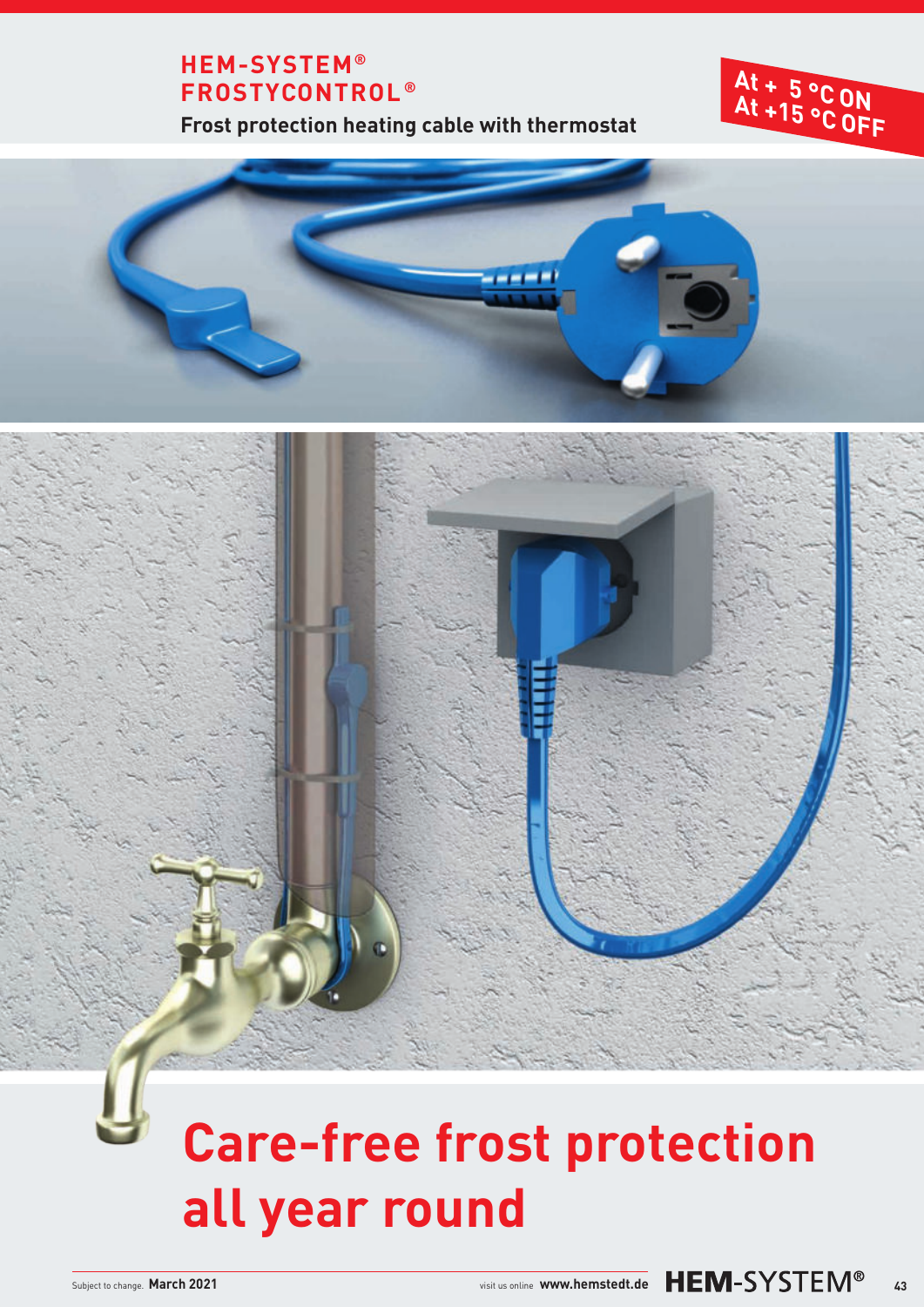## **PIPE TRACE HEATING AS EFFECTIVE FROST PROTECTION IN THE HOME AND GARDEN**

**Plug and Heat – reliably frost-safe**

#### **Self-regulating and easy to install – frost damage is effectively prevented with pipe trace heating**

The HEM heating cabling is designed for heating metal or plastic water pipes which are in danger of frost damage up to -20 °C. Through self-monitoring processes, it prevents an intolerable level of cooling, generally prevents frost damage and ensures a minimum temperature, for example for the drinking water supply of outdoor animals and in stables. Here, a thermostat monitors the place on the pipe with presumably the lowest temperature. When frost protection is activated, the heating cables are activated at +5 °C and switched off when the temperature exceeds +15 °C. The advantages: The electrical energy requirement is independently reduced to a necessary minimum.

### **All in one: Easy and quick to install**

The HEM-SYSTEM® heating cables are applied loosely with light bends, preferably along the underside of the pipe. In places with a higher energy requirement, such as valves, for example, loosely applied heating cable coils ensure the necessary energy supply.

The cable is attached using aluminium adhesive tape or loosely applied temperatureresistant plastic cable ties. Plastic pipes must be wrapped in aluminium foil beforehand.

A standard heat insulation layer of at least 20 mm thickness does not just guarantee the function of the heating cables, but also significantly reduces the heat requirement. Now just plug in and be free of frost.



**The seamless sleeve transition is absolutely watertight and distinguishes itself as advantageous for this application (moisture protection).**



- $\blacksquare$  Direct from the manufacturer
- **Factory-tested**
- **100% water-tight**
- **Sleeveless**
- **Plug-and-play**
- $\blacksquare$  **100% electrical safety**
- **VDE approved**
- **With one-sided connection**



**HEM-SYSTEM® 44**